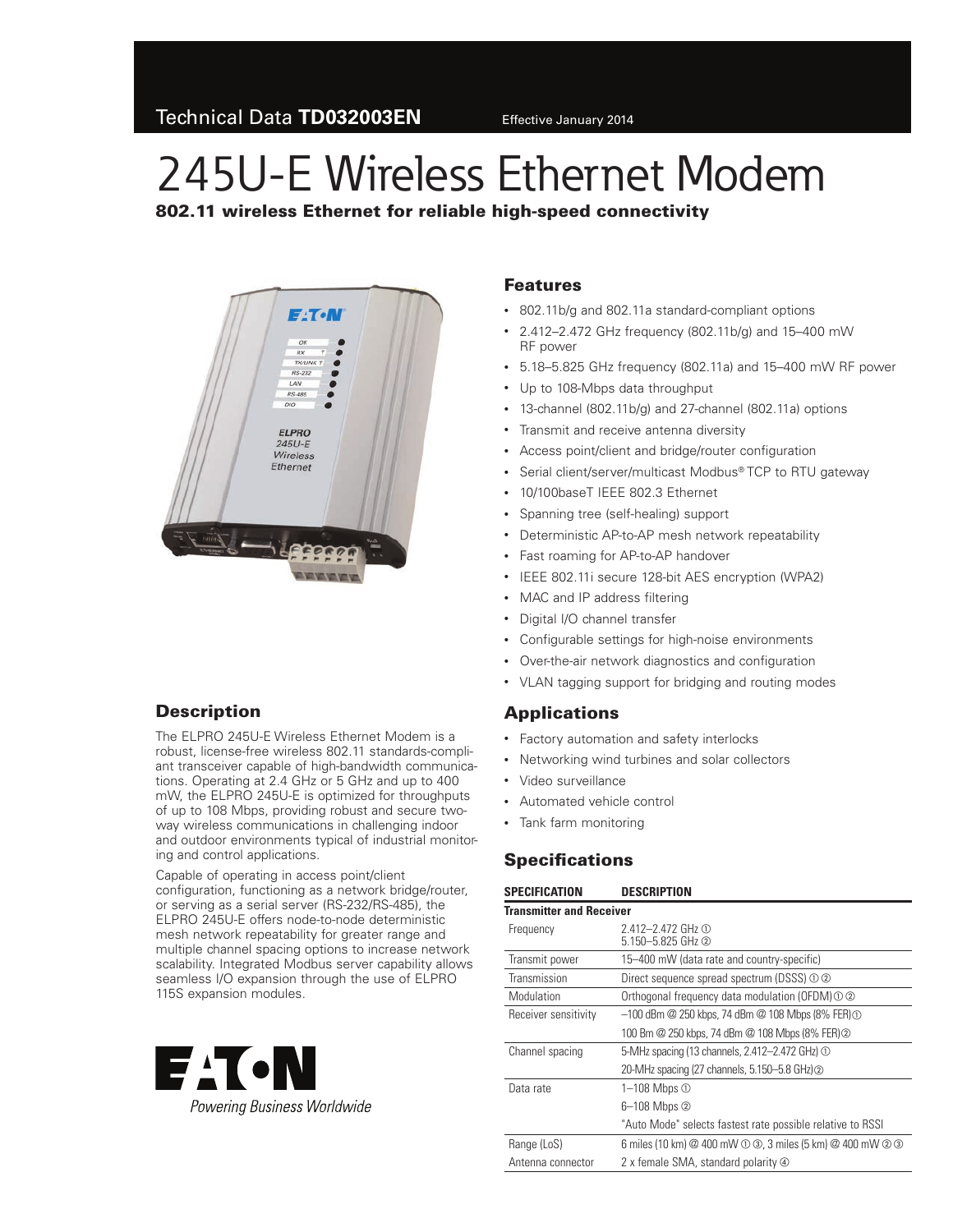## Specifications (continued)

| SPECIFICATION                         | <b>DESCRIPTION</b>                                                                                                                                                                                                                                                                   |  |
|---------------------------------------|--------------------------------------------------------------------------------------------------------------------------------------------------------------------------------------------------------------------------------------------------------------------------------------|--|
| <b>Input and Output</b>               |                                                                                                                                                                                                                                                                                      |  |
| Discrete I/O                          | Input voltage-free contact 5, output FET 30 Vdc 500 mA 5                                                                                                                                                                                                                             |  |
| <b>Ethernet Port</b>                  |                                                                                                                                                                                                                                                                                      |  |
| Ethernet port                         | 100baseT, RJ-45 connector-IEEE 802.3                                                                                                                                                                                                                                                 |  |
| Link activity                         | Link. 100baseT via LED                                                                                                                                                                                                                                                               |  |
| <b>Serial Port</b>                    |                                                                                                                                                                                                                                                                                      |  |
| RS-232                                | DB-9 female DCE, RTS/CTS/DTR/DCD                                                                                                                                                                                                                                                     |  |
| <b>RS-485</b>                         | 2-pin terminal block, non-isolated 6                                                                                                                                                                                                                                                 |  |
| Data rate (bps)                       | 1200, 2400, 4800, 9600, 14400, 19200, 38400, 57600, 76800,<br>115200, 230400 bps                                                                                                                                                                                                     |  |
| Serial settings                       | 7/8 data bits, stop/start/parity (configurable)                                                                                                                                                                                                                                      |  |
| <b>Protocols and Configuration</b>    |                                                                                                                                                                                                                                                                                      |  |
| System address                        | ESSID; 1-31 character text string                                                                                                                                                                                                                                                    |  |
| Protocols supported                   | TCP/IP, UDP, ARP, SNMP, RADIUS/802.1x, DHCP, DNS, PPP,<br>ICMP, HTTP, FTP, TFTP, TELNET, MODBUS and MODBUS-TCP                                                                                                                                                                       |  |
| User configuration                    | User configurable parameters via HTTPS embedded Web server                                                                                                                                                                                                                           |  |
| Configurable<br>parameters            | Access point/client/bridge/router/VLAN<br>Point to point, point to multipoint<br>Wireless distribution system (AP-AP repeater)<br>Modbus TCP/RTU gateway<br>Serial client/server/multicast<br>Simultaneous RS-232/RS-485 connection<br>Embedded Modbus master/slave for I/O transfer |  |
| Security                              | Data encryption, 802.11i with CCMP 128-bit AES<br>Support for 802.1x Radius server<br>Secure HTTP protocol                                                                                                                                                                           |  |
| <b>Bandwidth Protection</b>           | MAC address; whitelist/blacklist<br>IP filtering; whitelist/blacklist<br>ARP/GARP filtering; whitelist/blacklist                                                                                                                                                                     |  |
| <b>LED Indication and Diagnostics</b> |                                                                                                                                                                                                                                                                                      |  |
| LED indication                        | Power/OK, RX, TX/link, RS-232, LAN, RS-485, digital/O status<br>Refer to product manual for further information                                                                                                                                                                      |  |
| Reported diagnostics                  | RSSI measurements, connectivity information/statistics, log file                                                                                                                                                                                                                     |  |
| Network management                    | Optional network management system                                                                                                                                                                                                                                                   |  |
| <b>Compliance</b>                     |                                                                                                                                                                                                                                                                                      |  |
| EMC                                   | FCC Part 15; EN 301 489-17; AS/NZS CISPR22                                                                                                                                                                                                                                           |  |
| RF (radio)                            | EN 300 328 ①; EN 301 893 ②; FCC Part 15; RSS 210                                                                                                                                                                                                                                     |  |
| Hazardous area                        | CSA Class I, Division 2; ATEX; IECEx nA IIC                                                                                                                                                                                                                                          |  |
| Safety                                | IEC 60950 (RoHS compliant)                                                                                                                                                                                                                                                           |  |
| ul                                    | UL listed                                                                                                                                                                                                                                                                            |  |
| General                               |                                                                                                                                                                                                                                                                                      |  |
| Size                                  | 4.5" x 5.5" x 1.2" (114 x 140 x 30 mm)                                                                                                                                                                                                                                               |  |
| Housing                               | Powder-coated aluminum                                                                                                                                                                                                                                                               |  |
| Mounting                              | DIN rail                                                                                                                                                                                                                                                                             |  |
| <b>Terminal blocks</b>                | Removable, max conductor 14 AWG 0.1 in. <sup>2</sup> (2.5 mm <sup>2</sup> )                                                                                                                                                                                                          |  |
| Temperature rating                    | $-40$ to +140°F (-40 to +60°C)                                                                                                                                                                                                                                                       |  |
| Humidity rating                       | 0-99% RH noncondensing                                                                                                                                                                                                                                                               |  |
| Weight                                | 1.0 lb (0.45 kg)                                                                                                                                                                                                                                                                     |  |
| <b>Power Supply</b>                   |                                                                                                                                                                                                                                                                                      |  |
| Nominal supply                        | 9 to 30 Vdc, under/over voltage protection                                                                                                                                                                                                                                           |  |
| Average current draw                  | 270 mA @ 12V (idle); 140 mA @ 24V (idle)                                                                                                                                                                                                                                             |  |
| Transmit current draw                 | 470 mA @ 12V (400 mW), 250 mA @ 24V (400 mW)                                                                                                                                                                                                                                         |  |

**Note:** Specifications subject to change.

a Order option for 802.11b/g

b Order option for 802.11a

c Typical maximum line of sight range

d Supports signal diversity or high-gain antenna

e Can be used to transfer I/O status or communications failure output

f Maximum distance: 3937' (1200m)

### **Ordering**

| <b>PRODUCT CODE</b> | <b>DESCRIPTION</b> | <b>FREQUENCY</b> | <b>RF POWER</b>  |
|---------------------|--------------------|------------------|------------------|
| 245U-E-G            | Ethernet 802.11b,q | 2.4 GHz DSSS     | 100/400 mW       |
| 245U-E-A            | Ethernet 802.11a   | 5.8 GHz DSSS     | $400 \text{ mW}$ |

Note: Available RF power and frequency may vary depending on country of application.

#### **Accessories**

| <b>PRODUCT CODE</b>      | <b>DESCRIPTION</b>                                                       | <b>DATA SHEET</b>                      |
|--------------------------|--------------------------------------------------------------------------|----------------------------------------|
| Antennas 2.4 GHz         |                                                                          |                                        |
| MD2400-EL                | Dipole antenna, 15' (4.6m) cellfoil/SMA, 0-dBi<br>gain, mounting bracket | TD032053EN                             |
| SG2400-EL                | Collinear antenna, N-type, 5-dBi gain, mounting<br>bracket               | TD032054EN                             |
| 72400-EL                 | Collinear antenna, N-type, 10-dBi gain, mounting<br>bracket              | TD032054EN                             |
| Y2400-18EL               | Yagi antenna, N-type, 18-dBi gain                                        | TD032056EN                             |
| WH2400                   | Whip antenna: SMA male, 2-dBi gain,<br>2.1" (54 mm)                      | TD032052EN                             |
| <b>Antennas 5.8 GHz</b>  |                                                                          |                                        |
| COL5806                  | Collinear antenna, N-type female, 6-dBi gain,<br>mounting bracket        | TD032057EN                             |
| COL5810                  | Collinear antenna, N-type female, 10-dBi gain,<br>mounting bracket       | TD032058EN                             |
| <b>Cables</b>            |                                                                          |                                        |
| CC3/10/20-SMA            | Coaxial cable kit, 9.8' (3m)/32' (10m)/65' (20m),<br>N-type to SMA       | TD032019EN<br>TD032020EN<br>TD032021EN |
| CCTAIL-SMA-F/M           | Coaxial cable tail, 24" (600 mm), SMA to N-type<br>female/male           | TD032023EN                             |
| ETH-C5X                  | Ethernet cable, 6' (1.8m), crossover, RJ-45 to<br>$RJ-45$                | TD032025EN                             |
| ETH-C5A                  | Ethernet cable, 6' (1.8m), direct, RJ-45 to RJ-45                        | TD032024EN                             |
| <b>Surge Diverters</b>   |                                                                          |                                        |
| CSD-SMA-2500             | SMA surge diverter for use with<br>CC10/CC20-SMA                         | TD032030EN                             |
| CSD-N-6000               | Coaxial surge diverter, bulkhead N-female to<br>N-female                 | TD032031EN                             |
| MA15/D/1/S1              | Power supply surge diverter, 110 Vac/15A                                 | TD032029EN                             |
| <b>Power Supplies</b>    |                                                                          |                                        |
| PS-DINAC-12DC-OK         | DIN rail power supply, 100-250 Vac, 12 Vdc/2.5A TD032033EN               |                                        |
| <b>PSG60E</b>            | DIN rail power supply, 85-264 Vac, 24 Vdc/2.5A                           | TD032034EN                             |
| <b>Mounting Brackets</b> |                                                                          |                                        |
| BR-COL-KIT               | Mounting bracket kit for collinear antenna                               | TD032072EN                             |